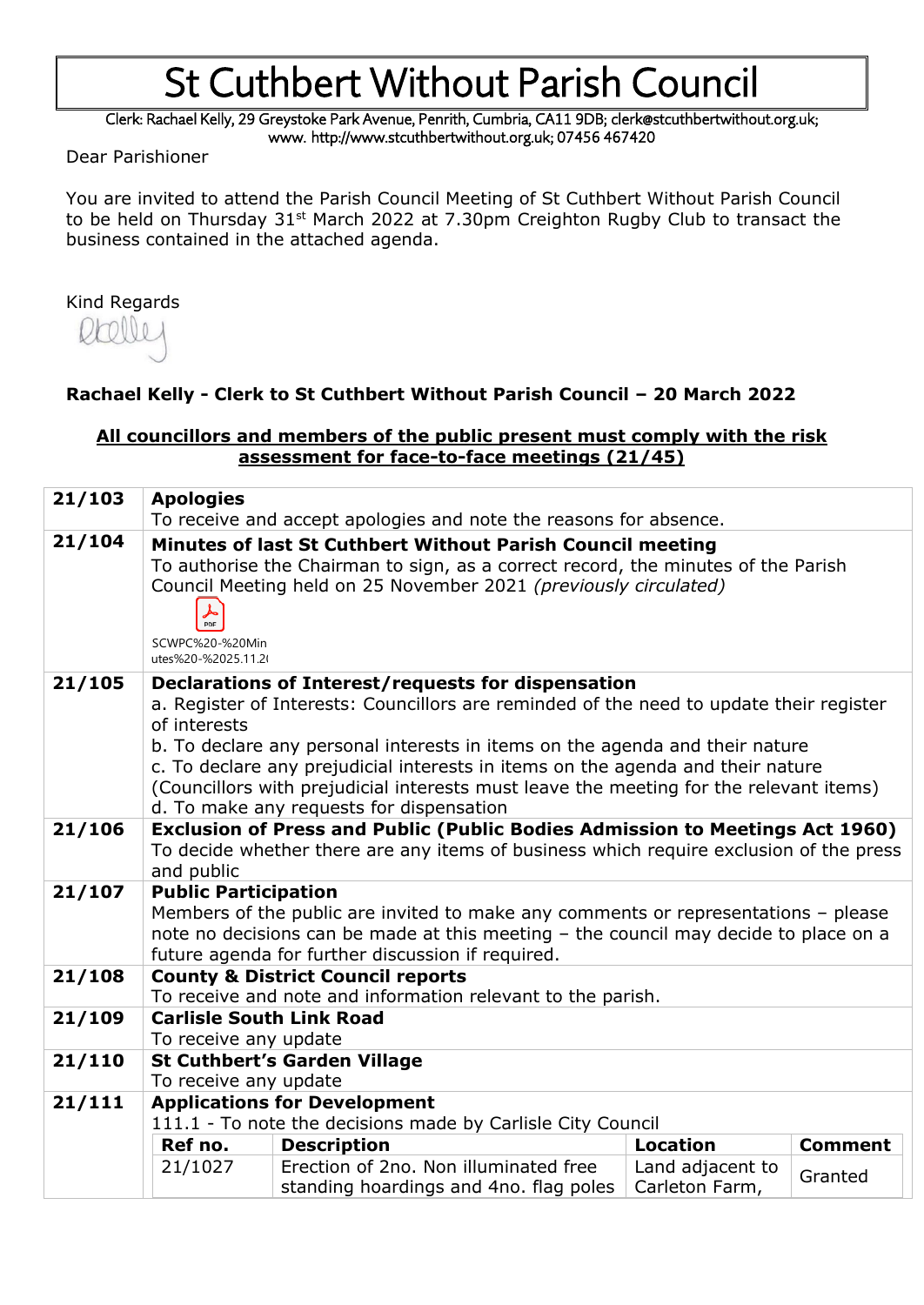Clerk: Rachael Kelly, 29 Greystoke Park Avenue, Penrith, Cumbria, CA11 9DB; clerk@stcuthbertwithout.org.uk; www. http://www.stcuthbertwithout.org.uk; 07456 467420

|        |                                                                                                                                                                                                                   |                                                                                                                                                  |  |                            | London Road                                 |                       |  |  |
|--------|-------------------------------------------------------------------------------------------------------------------------------------------------------------------------------------------------------------------|--------------------------------------------------------------------------------------------------------------------------------------------------|--|----------------------------|---------------------------------------------|-----------------------|--|--|
|        | 21/0556<br>Formation of compound area, with<br>associated vehicular access required to<br>enable installation of rail auxiliary<br>supply point to maintain power supply<br>in the event of power failure         |                                                                                                                                                  |  |                            | Land south of<br>Newbiggin View,<br>Durdar  | Granted               |  |  |
|        | 21/0977                                                                                                                                                                                                           | Erection of 1no. dwelling                                                                                                                        |  |                            | L/A Carleton Hill<br>Cottages,<br>Cocklakes | Refuse                |  |  |
|        | 22/0005                                                                                                                                                                                                           | Erection of single storey rear/side<br>extension to provide enlarged<br>Kitchen/dining; erection of new 2.08<br>metre high garden wall to Side   |  |                            | 9 Parklands<br>Avenue                       | Withrawn              |  |  |
|        | 111.2 - To ratify the below submissions to Carlisle City Council                                                                                                                                                  |                                                                                                                                                  |  |                            |                                             |                       |  |  |
|        | Ref no.                                                                                                                                                                                                           | <b>Description</b>                                                                                                                               |  |                            | <b>Location</b>                             | <b>Comment</b>        |  |  |
|        | 22/0002/TPO                                                                                                                                                                                                       | Work to 2no. Scot pines - removal of<br>2no. subsiding limbs & removal of 1no<br>lower branch                                                    |  |                            | Land at<br>Carleton<br>Clinic               | <b>No</b><br>comments |  |  |
|        | 22/0127                                                                                                                                                                                                           | Erection of single storey rear extension<br>to provide lounge                                                                                    |  | 9 Longmans<br>Close        |                                             | <b>No</b><br>comments |  |  |
|        | 111.3 - To receive for consideration the following application/s for development:                                                                                                                                 |                                                                                                                                                  |  |                            |                                             |                       |  |  |
|        | Ref no.                                                                                                                                                                                                           | <b>Description</b>                                                                                                                               |  | <b>Location</b>            |                                             | <b>Comment</b>        |  |  |
|        | 22/0217                                                                                                                                                                                                           | Erection of detached outbuilding to<br>provide annex accommodation<br>(revised application)                                                      |  | Glendale, Carleton         |                                             | To comment            |  |  |
|        | 22/0210                                                                                                                                                                                                           | Erection of two story side and rear<br>extension to provide garage, utility<br>& kitchen on ground floor with 2no.<br>bedrooms & bathroom above. |  | Millhome,<br>Carleton Road |                                             | To comment            |  |  |
| 21/112 | <b>Wreay</b>                                                                                                                                                                                                      |                                                                                                                                                  |  |                            |                                             |                       |  |  |
|        | To consider the request from a parishioner for:<br>Wreay Village Queens Jubilee activities<br>Planters at all 4 entrances to the Village                                                                          |                                                                                                                                                  |  |                            |                                             |                       |  |  |
|        | To plant a tree on Wreay Village Green<br>Financial support for Wreay to enter Cumbria in Bloom 2023                                                                                                              |                                                                                                                                                  |  |                            |                                             |                       |  |  |
| 21/113 |                                                                                                                                                                                                                   | <b>Common Land on Lowry Street</b><br>Party Wall & Access Agreement - to discuss as requested by Cllr Sean Reed                                  |  |                            |                                             |                       |  |  |
| 21/114 |                                                                                                                                                                                                                   | Uncontrolled development on Cumwhinton Road - three caravan pitches                                                                              |  |                            |                                             |                       |  |  |
|        |                                                                                                                                                                                                                   | prepared on Woodland land                                                                                                                        |  |                            |                                             |                       |  |  |
|        |                                                                                                                                                                                                                   | To discuss as requested by Cllr Sean Reed                                                                                                        |  |                            |                                             |                       |  |  |
| 21/115 |                                                                                                                                                                                                                   | <b>Play are inspection Blackwell Common</b><br>To note the works required by the report have all been completed.                                 |  |                            |                                             |                       |  |  |
| 21/116 | <b>Speckled Wood Ph2</b>                                                                                                                                                                                          |                                                                                                                                                  |  |                            |                                             |                       |  |  |
|        | To consider the concerns regarding the highways access to the above, and to consider<br>writing to the local city and county councillors with a complaint on how Carlisle City<br>Council have responded to date. |                                                                                                                                                  |  |                            |                                             |                       |  |  |
| 21/117 |                                                                                                                                                                                                                   | <b>Risk Management and Liabilities</b>                                                                                                           |  |                            |                                             |                       |  |  |
|        |                                                                                                                                                                                                                   | To receive an update from the Clerk                                                                                                              |  |                            |                                             |                       |  |  |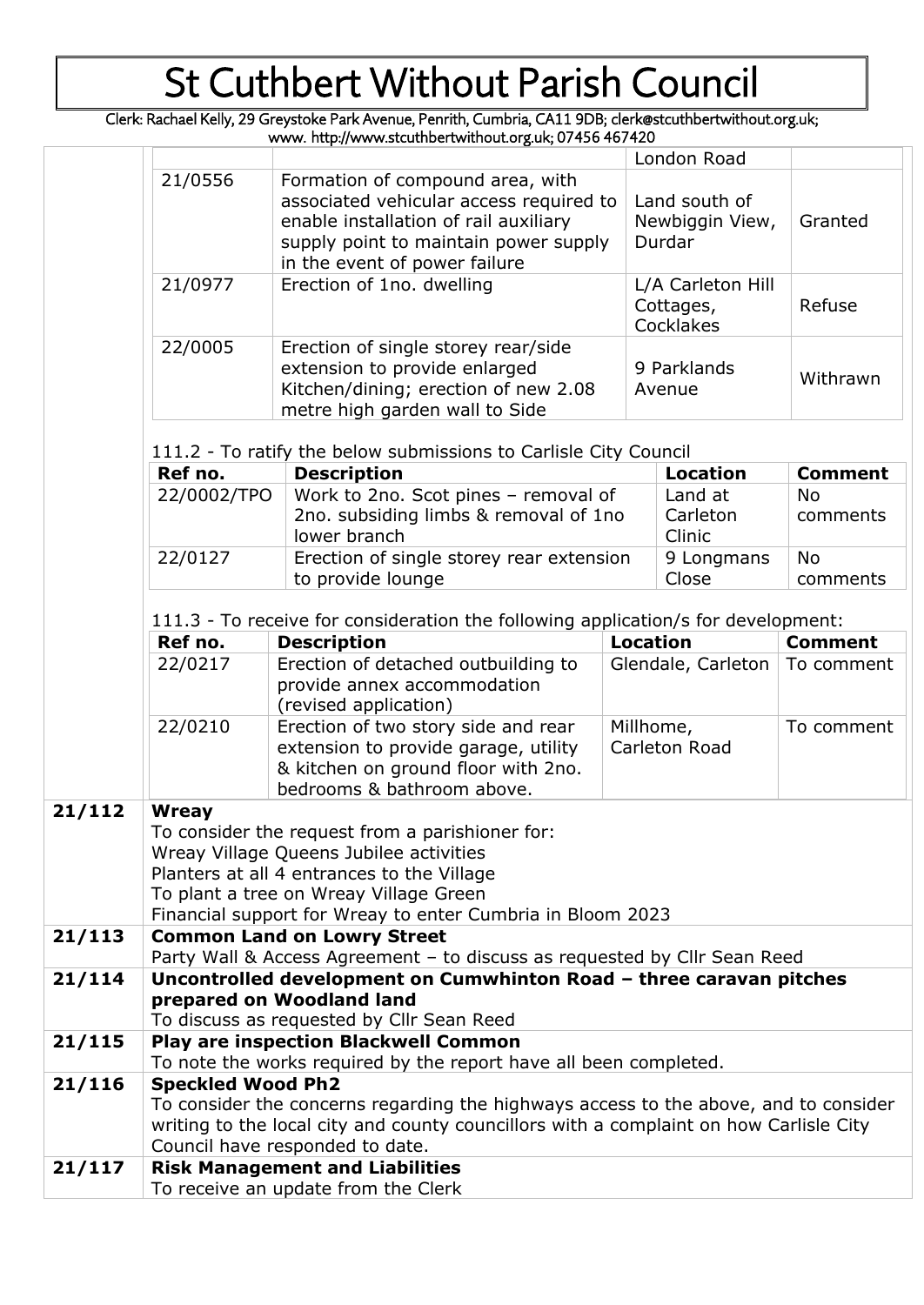Clerk: Rachael Kelly, 29 Greystoke Park Avenue, Penrith, Cumbria, CA11 9DB; clerk@stcuthbertwithout.org.uk; www. http://www.stcuthbertwithout.org.uk; 07456 467420

| 21/118 | <b>Highways</b>                                                                                                                  |                                                    |                                    |                                                                                       |          |  |  |
|--------|----------------------------------------------------------------------------------------------------------------------------------|----------------------------------------------------|------------------------------------|---------------------------------------------------------------------------------------|----------|--|--|
|        | To receive any highways issues within the parish<br>To note that highways issues are best reported to the Cumbria County Council |                                                    |                                    |                                                                                       |          |  |  |
|        | Highways Information System, either online of by the phone: 0300 303 2992 or                                                     |                                                    |                                    |                                                                                       |          |  |  |
|        | https://cumbria-                                                                                                                 |                                                    |                                    |                                                                                       |          |  |  |
|        | chhost.onmats.com/w/webpage/highwaysenguiry?context record id=6448771&webpa                                                      |                                                    |                                    |                                                                                       |          |  |  |
|        | ge_token=6b691f6d497c647c0f2b442511226fe944163e466d501670b6190559436e37                                                          |                                                    |                                    |                                                                                       |          |  |  |
|        | 41                                                                                                                               |                                                    |                                    |                                                                                       |          |  |  |
| 21/119 | <b>Financial Matters</b><br>$119.1 - To note any income:$                                                                        |                                                    |                                    |                                                                                       |          |  |  |
|        | <b>Budget Head</b><br><b>Payee</b><br><b>Date</b>                                                                                |                                                    |                                    |                                                                                       |          |  |  |
|        | 21/01/2022                                                                                                                       | Carlisle CC                                        | <b>Amount £</b><br>420.00<br>Grant |                                                                                       |          |  |  |
|        | Transfer from Savings account to close<br>28/01/2022<br>Transfer<br>28/02/2022<br>Carlisle CC<br>Grant                           |                                                    | 1,231.70                           |                                                                                       |          |  |  |
|        |                                                                                                                                  |                                                    | 105.00                             |                                                                                       |          |  |  |
|        | 119.2 - To approve payments detailed below:                                                                                      |                                                    |                                    |                                                                                       |          |  |  |
|        |                                                                                                                                  |                                                    |                                    |                                                                                       |          |  |  |
|        | <b>Date</b>                                                                                                                      | <b>Payee</b>                                       | <b>Cheque</b>                      | <b>Budget Head</b>                                                                    | Amount £ |  |  |
|        |                                                                                                                                  |                                                    | No.                                |                                                                                       | inc VAT  |  |  |
|        | 01/02/2022                                                                                                                       | <b>AST Signs</b>                                   | 201120                             | <b>Blackwell repairs</b>                                                              | 67.20    |  |  |
|        | 22/01/2022                                                                                                                       | <b>HSBC</b>                                        | DD                                 | <b>Bank Charges</b>                                                                   | 5.40     |  |  |
|        |                                                                                                                                  |                                                    |                                    | <b>Bus Shelter</b>                                                                    |          |  |  |
|        |                                                                                                                                  | Ian                                                |                                    | Cleaning/Playground                                                                   |          |  |  |
|        | 04/01/2022                                                                                                                       | Rumney                                             | <b>SO</b>                          | Inspection                                                                            | 180.00   |  |  |
|        | 04/02/2022                                                                                                                       | <b>HSBC</b>                                        | <b>DD</b>                          | <b>Bank Charges</b>                                                                   | 5.80     |  |  |
|        | 02/02/2022                                                                                                                       | Maletite                                           | 300001                             | <b>SID Parts</b>                                                                      | 510.52   |  |  |
|        | 05/02/2022                                                                                                                       | Ian<br>Rumney                                      | 300002                             | <b>Blackwell repairs</b>                                                              | 991.08   |  |  |
|        | 28/02/2022                                                                                                                       |                                                    | S <sub>O</sub>                     |                                                                                       | 596.80   |  |  |
|        |                                                                                                                                  | R Kelly<br>Salary - Feb 2022<br><b>Bus Shelter</b> |                                    |                                                                                       |          |  |  |
|        |                                                                                                                                  | Ian                                                |                                    | Cleaning/Playground                                                                   |          |  |  |
|        | 01/03/2022                                                                                                                       | Rumney                                             | S <sub>O</sub>                     | Inspection                                                                            | 180.00   |  |  |
|        |                                                                                                                                  | North East                                         |                                    |                                                                                       |          |  |  |
|        | 31/03/2022                                                                                                                       | <b>Traffic Data</b>                                | 300003                             | ATC's                                                                                 | 756.00   |  |  |
|        |                                                                                                                                  |                                                    |                                    | Website & domain renewal                                                              |          |  |  |
|        | 31/03/2022                                                                                                                       | John Kelly                                         | 300004                             | & maintenance                                                                         | 128.73   |  |  |
|        | 28/03/2022                                                                                                                       | R Kelly                                            | <b>SO</b>                          | Salary - March 2022                                                                   | 596.80   |  |  |
|        |                                                                                                                                  |                                                    |                                    | Expenses and Mileage &                                                                |          |  |  |
|        | 31/03/2022                                                                                                                       | R Kelly                                            | 300005                             | salary backpay                                                                        | 314.50   |  |  |
|        | 31/03/2022                                                                                                                       | <b>HMRC</b>                                        | 300006                             | Salary - Feb & March 2022                                                             | 343.13   |  |  |
|        | 31/03/2021                                                                                                                       | Gallagher                                          | 300007                             | Insurance                                                                             | 871.90   |  |  |
|        | 31/03/2021                                                                                                                       | R Kelly                                            | 300008                             | Court costs                                                                           | 108.00   |  |  |
|        |                                                                                                                                  |                                                    |                                    | 119.3 - The balances at the bank, as of 4 March 2022 were noted:                      |          |  |  |
|        | Business Money Manager: £0.00<br>Community Account: £45,217.81                                                                   |                                                    |                                    |                                                                                       |          |  |  |
|        |                                                                                                                                  |                                                    |                                    | 119.4 - To receive and note the cashbook reconciled to the bank statement, audited by |          |  |  |
|        | Cllr C Stringfellow.                                                                                                             |                                                    |                                    |                                                                                       |          |  |  |
|        | 119.5 - To consider the insurance renewal                                                                                        |                                                    |                                    |                                                                                       |          |  |  |
|        | 119.6 - To note the year end budget                                                                                              |                                                    |                                    |                                                                                       |          |  |  |
|        |                                                                                                                                  |                                                    |                                    |                                                                                       |          |  |  |